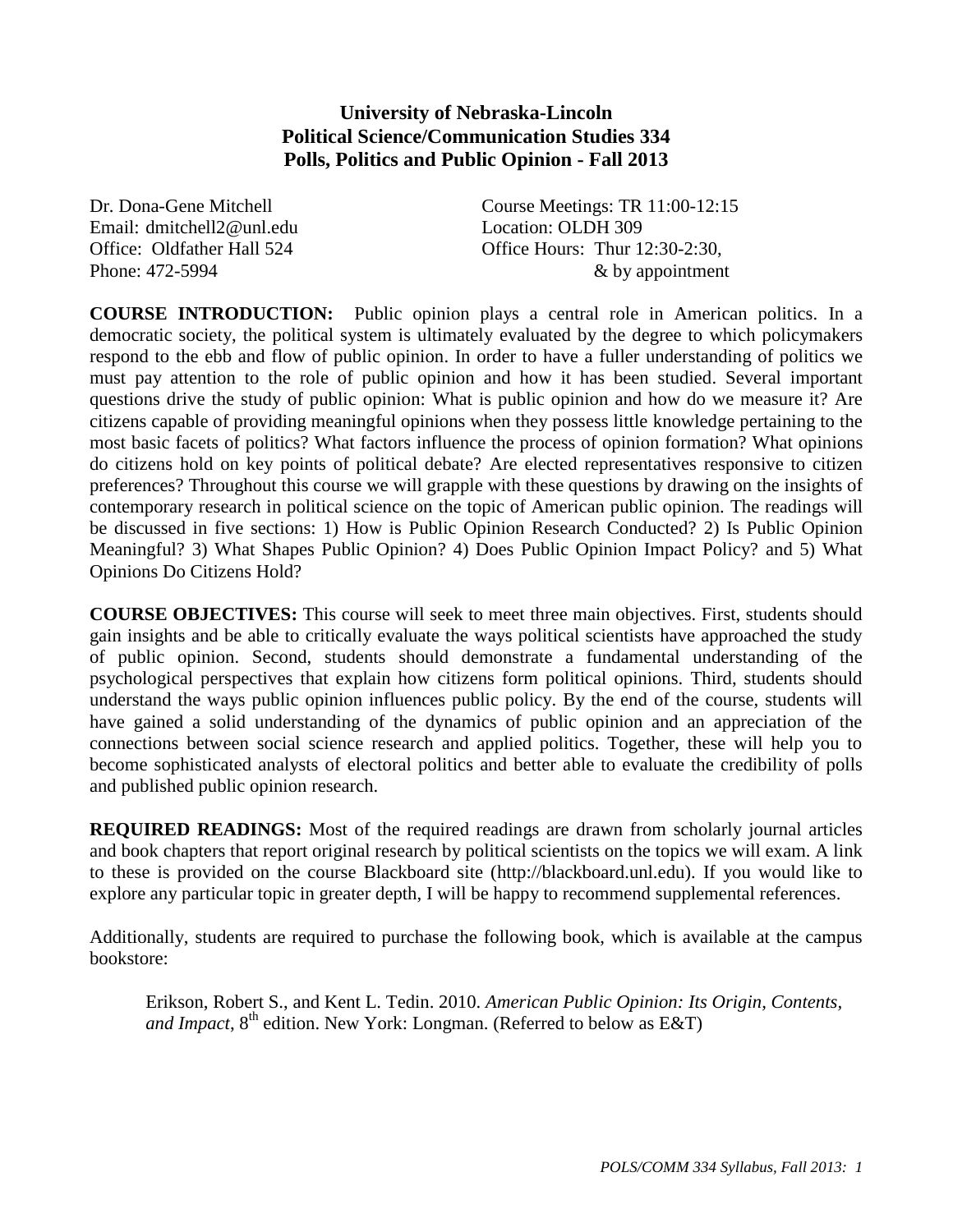**GRADING SUMMARY AND SCALE:** A percentage scale will be used for grading. In the case of borderline grades, I may refer to your participation record and office hour attendance.  $97-100 = A_+, 93-96 = A, 90-92 = A_-, 87-89 = B_+, 83-86 = B, 80-82 = B_-, 77-79 = C_+, 73-76 = C, 70-72 = C_-,$  $67-69 = D+$ ,  $63-66 = D$ ,  $60-62 = D-$ ,  $0-59 = F$ 

**COURSE STRUCTURE AND REQUIREMENTS:** Because I want to have you actively engaged in the learning process, class sessions will be conducted in a seminar format where emphasis will be on class discussion of the scheduled topics rather than primarily relying on lecturing. In most sessions I will provide an overview of the state of the literature about the day's topic in order to place the assigned reading(s) in context. All students are expected to share their own reactions to the readings and are encouraged to raise questions for discussion. It is essential that all readings be completed prior to each class meeting and students be prepared to actively participate in discussions. Students will play a central role in guiding class discussions and will take turns submitting discussion questions and providing a critical review of each piece of original research

**Exams.** There will be three exams during the semester. Each exam is worth 15% of your grade. Questions will vary in difficulty from those that should be easy to answer correctly if you completed the readings and attended class to those that will require you to critically engage the readings and apply the concepts we discuss in class. **No make-up examinations will be given unless you obtain approval from me** *prior* **to the examination.** 

| Exam | <b>Tentative Date</b> |
|------|-----------------------|
|      | October 3             |
|      | October 31            |
|      | December 5            |
|      |                       |

**Random Reading Checks.** Six unannounced reading checks will be made throughout the semester at the *beginning* of class. Each will have five three-category multiple choice items, with all items drawn directly from that day's assigned reading(s). Items will vary in difficulty from those that should be easy to answer correctly if you completed the reading to those that will require close readings and careful thought. **You are allowed to use any notes that you have taken yourself** (you are not allowed to use the original text). If you come late to class or miss the class altogether, you cannot make up the reading check – you will receive a zero. However, because some students may do poorly on a specific day or occasionally miss class, I will drop your lowest score. Thus your top five quiz scores will be worth 5% of your final grade. Please note: **You Will Receive A Score Of Zero If You Do Not Stay In Class For The Full Class Session** unless you have received prior permission to leave class early**.**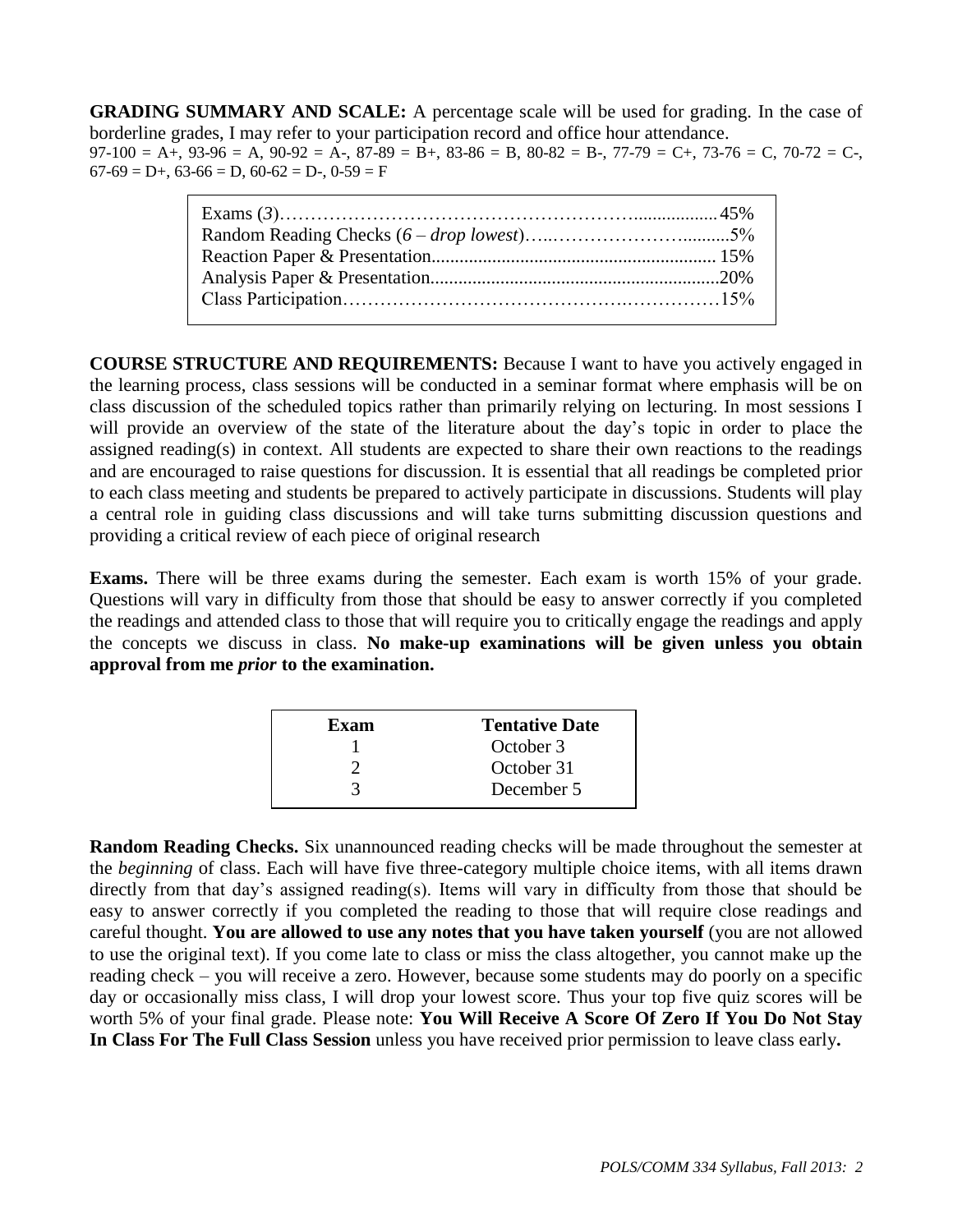**Reaction Paper and Presentation.** Each student is asked to select one class meeting at which to present a short reaction paper (approximately five-six typed, double-spaced pages) critically analyzing the day's assigned reading. A sign-up sheet will be circulated during the first week of class. The paper should help structure the discussion in that seminar meeting and should include 1) a brief overview of the main research question(s) addressed in the session's reading(s), 2) a brief review of how the authors conducted their study, 3) a quick summary of the major findings, 4) a critical analysis of potential problems with the study (i.e. its design, conclusions) and 5) a discussion of possible future research related to the day's reading, (with emphasis on points 4 and 5). You need to ensure that I have a copy of the response paper by noon on the day prior to class (If you are signed up for a Thursday reading, I must receive your paper by noon on Wednesday). During class you are expected to help lead the day's discussion and along with a classmate, you will present a brief 10-15 minute presentation. The response paper (combined with evaluation of your in-class presentation and performance in helping to lead class discussion) counts as 15% of the final course grade. **Recommended Consultation Session.** I encourage each of you to meet with me prior to submitting your paper in order to improve the quality of your submission and the content of your in-class presentation. This will also be an opportunity for me to learn more about you and your academic interests.

**Analysis Paper and Presentation.** Each student will write and submit a longer analysis paper. The text of each paper should be approximately eight-to-ten typed, double-spaced pages, along with appropriate supporting material (i.e., references, tables, figures, etc.). In your papers, you will have the opportunity to take what you have learned during the semester and conduct your own analysis on a topic relevant to the study of public opinion. Two or three topics will be provided for the assignment. During the last week of class students will work in groups to present their findings. Attendance is expected of all students during the last week of class. The paper (combined with evaluation of your inclass presentation) counts as 20% of the final course grade and is due at the beginning of class on **Tuesday, December 10**. Details of the assignment will be made available no later than four weeks prior to the assignment's due date.

**Class Participation.** To encourage active engagement during class, participation counts as 15% of your final course grade. This portion of your grade includes 1) sharing your opinions and insights during our class discussions or via the Blackboard discussion board, and 2) completing any in-class activities or group assignments. Regular contributions to our class discussions is expected of all students. Although students, understandably, will differ in how often they contribute to discussion, *some* contributions are expected from all class members. Participation will be evaluated on its contribution to the class, not solely by volume or quantity.

**Discussion Questions.** As part of class participation, students are expected to regularly come to class prepared with discussion questions based on the day's readings. During class students will be encouraged to share their reactions and questions as a means to facilitate our discussions. Formally, each student will be asked to submit 2-3 questions for 2 different class meetings. These questions will be evaluated based on the degree to which they critically engage the material. Your questions should be posted on the day's Blackboard discussion board by noon the day before class. A sign-up sheet will be circulated during the first week of class. These two question set submissions will comprise a portion of your participation grade. Failure to submit a total of two sets of discussion questions will result in your participation grade being lowered by a letter grade.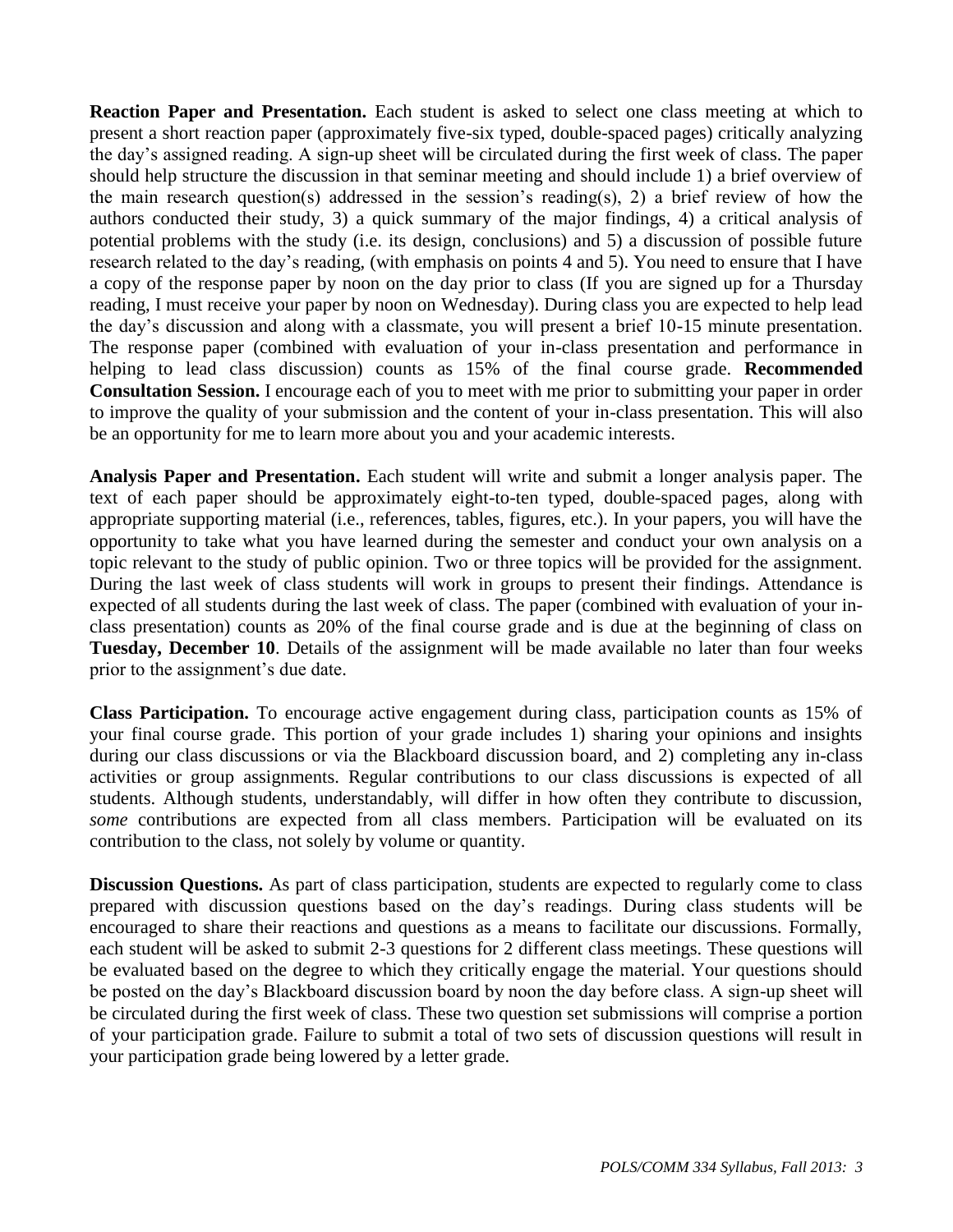## **TIPS FOR SUCCESS IN POLS 334**

**Readings and Note Taking.** Because this is an upper-level course, the reading load may be more than you have experienced in the past and will require careful time management on your part but should be doable by looking over the reading schedule and planning accordingly. Success in this course depends on students both **attending class where new material will be presented,** as well as **completing all of the reading assignments prior to the date assigned**. To get the most out of your readings, I recommend highlighting and making notes as you read. This should help you retain the information and aid in your performance on the reading checks. Remember you are able to use your notes during the reading checks!

**Course Website and Lecture Outlines.** The course website can be found at http://blackboard.unl.edu. Links to additional readings, discussion boards, details on writing assignments and exams, and grades will be posted to the site throughout the semester. In addition, **I will post outlines for most class sessions to the site by 9 a.m. on the day of class.** Many students find it helpful to print these outlines and use them to organize their note-taking during class. You should keep in mind that these are provided as a supplement and are not a substitute for attending class and taking careful notes. If you miss a class, it is your responsibility to obtain complete notes from a classmate.

**Attendance, Preparation & Participation.** Regular class attendance is expected. In order to get the most out of our time together you should have completed the readings, taken notes on them and come to class with discussion questions in mind. This is genuinely necessary for your success in this course! First, you must carefully read all of the assigned material in order to perform well on the reading checks. Second, your participation grade and more importantly, the quality of class discussions hinges largely on your preparation, and the ideas you contribute to the discussions. It is my hope that each of you will take this advice and come to class prepared and ready to share your thoughts on the day's topic but if there is a lull in class discussion and I suspect that many of you have not completed the readings, you may be called on to answer specific questions.

**Office Hours and Communication.** I strongly encourage you to take advantage of my office hours throughout the semester. I am here to be an additional resource to assist you in getting the most out of this course. I'm available if you are struggling with any of the course material or if you would like to discuss in more depth specific course topics or the discipline in general. If you have class or work conflicts during my scheduled office hours, I am happy to make appointments. Also, please feel free to call my office or email me. Likewise, please regularly check your email as important announcements will be disseminated via email and on the course website.

## **GENERAL POLICIES**

Late Work. I understand that serious illnesses and emergencies do occasionally arise. It is your responsibility to notify me **BEFORE** the due date to discuss alternate arrangements if you find yourself in such a situation. If you fail to make such an advance agreement, late submissions will be assessed a penalty of 5% per day. The maximum penalty for late work is 50%. So even if you are extremely late, you can still submit your work to earn partial credit. No make-up quizzes will be given except in the case of absences that have been excused in advance. In the rare care that a make-up quiz is granted, it must be taken within one week of the original date of the quiz.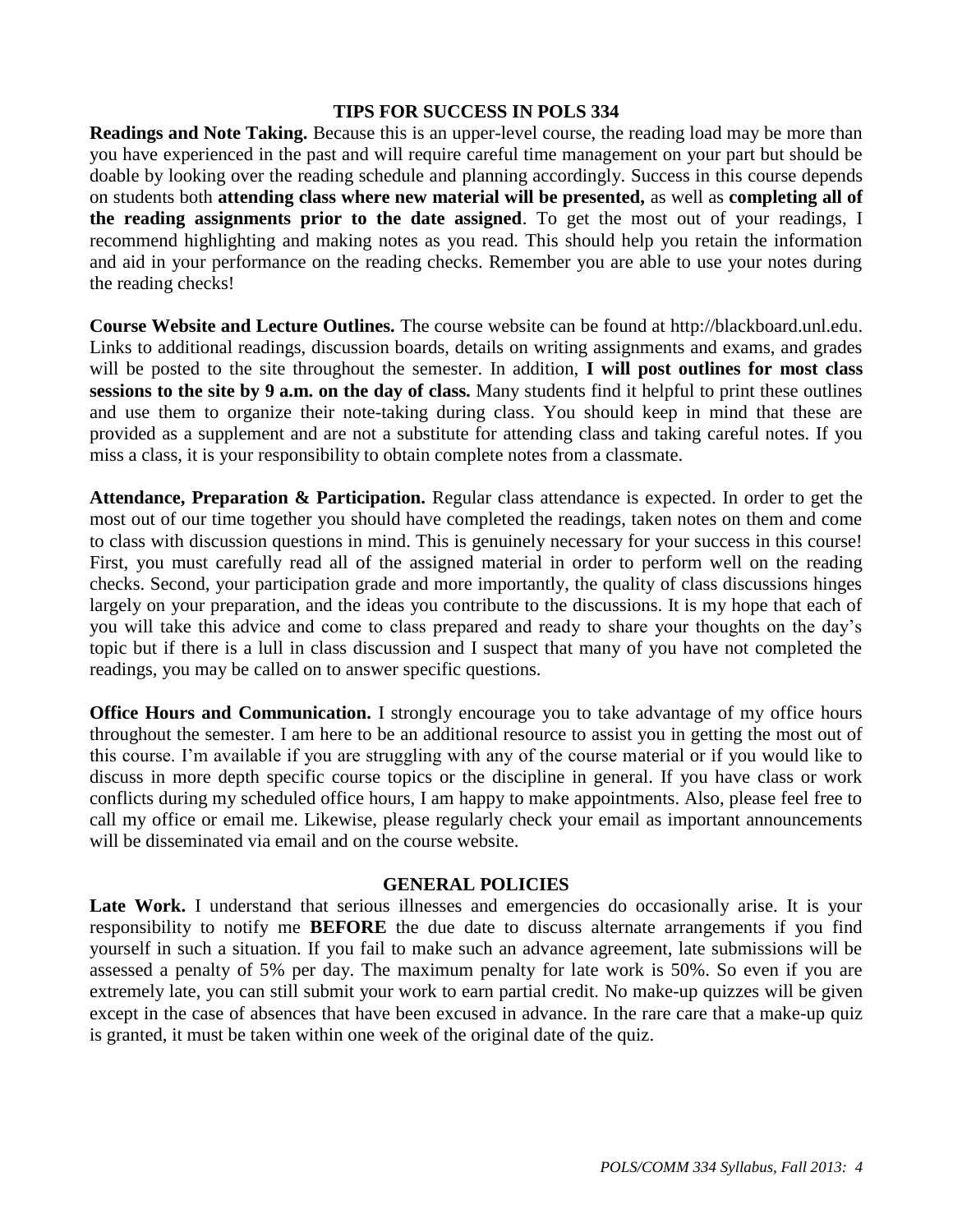**Cell Phones, iPods, and Other Electronic Equipment**. Cell phones and music players are distracting to others and disrupt learning. Therefore, **the use of cell phones, MP3 players and other electronic equipment is strictly forbidden during class**. Also, any laptop use should be limited to activity specifically related to this course – such as note-taking. Violations will affect your participation grade and **violation of this policy during a quiz or mini exam will result in a zero!** 

**Show Respect!** Our time in class provides a forum for the open exchange of ideas and opinions. But an atmosphere of mutual respect is essential for this to occur. I will exercise my responsibility to manage the discussions so that ideas and argument can proceed in an orderly fashion. If at any time you feel that the classroom atmosphere has made it uncomfortable for you to openly share your political views, I encourage you to come talk to me about your concerns.

**Academic Honor Code:** This course is designed to encourage students to think for themselves about relevant research on public opinion. Therefore, it is critical that students complete their own work. Cheating and plagiarizing the work of others are both easily identifiable and the potential benefits are not worth the consequences. Any act of academic dishonesty or misconduct as outlined by the University's Student Code of Conduct (Section 4.2) will be severely penalized. **Students in violation of the University regulations regarding academic honesty will receive a failing grade in the course and will be reported to the dean.** Further, students may be subject to additional University penalties. If you have any additional questions (about how to include proper and complete citations, how to use your own words to discuss an author's work, etc.) I encourage you to talk with me rather than risk the penalty associated with failing to maintain academic honesty.

**Academic Accommodations:** If you have disabilities or special needs that require academic accommodation I ask that you notify me of those conditions and requested accommodations during the first week of class (By August 30). As outlined in the official university policy: "Students with disabilities are encouraged to contact the instructor for a confidential discussion of their individual needs for academic accommodation. It is the policy of the University of Nebraska-Lincoln to provide flexible and individualized accommodation to students with documented disabilities that may affect their ability to fully participate in course activities or to meet course requirements. To receive accommodation services, students must be registered with the Services for Students with Disabilities (SSD) office, 132 Canfield Administration, 472-3787 voice or TTY."

**SYLLABUS CHANGE POLICY:** This syllabus and the contained course calendar and assignments may change as the semester progresses. Syllabus alterations will be announced in class. Thus regular attendance is strongly encouraged to ensure that you have the information necessary to succeed in this course. Ignorance of course changes will not be accepted as an excused reason for failing to complete course assignments and readings.

**Still have questions? Is something unclear? Just come talk to me…the earlier the better!**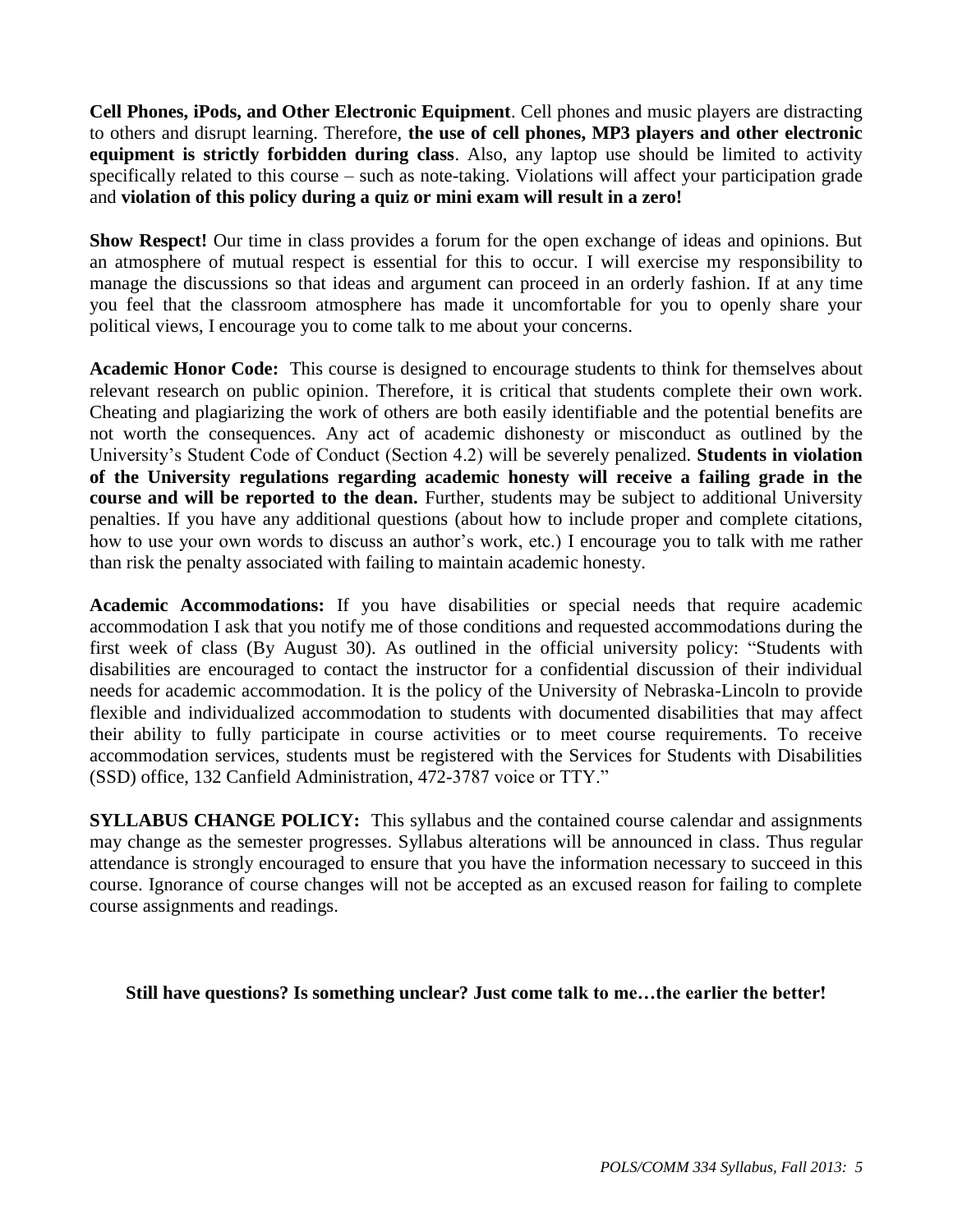| <b>Date</b>   | <b>Topic</b>                           | <b>Readings</b>                                               | Assignment*                          |
|---------------|----------------------------------------|---------------------------------------------------------------|--------------------------------------|
|               |                                        | <b>Foundations: How Is Public Opinion Research Conducted?</b> |                                      |
| Tue $-08/27$  | Welcome & Course Overview              | Syllabus - available on blackboard course website             | Print syllabus and<br>bring to class |
| Thur $-08/29$ | Introduction to Polling and the        | E&T: Chapter 1.                                               |                                      |
| Tue $-09/03$  | <b>Study of Public Opinion</b>         |                                                               |                                      |
| Thur $-09/05$ |                                        |                                                               |                                      |
|               |                                        | <b>Opinion Formation: Is Public Opinion Meaningful?</b>       |                                      |
| Tue $-09/10$  | The Nuts & Bolts of Polling and        | E&T: Chapter 2.                                               |                                      |
| Thur $-09/12$ | <b>Public Opinion Research Methods</b> |                                                               |                                      |
| Tue $-09/17$  | Political Knowledge Levels             | E&T: Chapter 3 pp. 57-66;                                     |                                      |
|               |                                        | Delli Carpini, Michael X., and Scott Keeter. 1991. "Stability |                                      |
|               |                                        | and Change in the U.S. Public's Knowledge of Politics."       |                                      |
|               |                                        | Public Opinion Quarterly 55: 583-612.                         |                                      |
| Thur $-09/19$ | Measuring Political Knowledge          | Mondak, Jeffery J., and Belinda Creel Davis. 2001. "Asked     |                                      |
|               |                                        | and Answered: Knowledge Levels When We Will Not Take          |                                      |
|               |                                        | 'Don't Know' for an Answer." Political Behavior 23:199-224.   |                                      |
| Tue $-09/24$  | The Role of "Top-of-the-Head"          | E&T: Chapter 3 pp. 66-91;                                     |                                      |
|               | Considerations                         | Chong, Dennis. 1993. "How People Think, Reason and Feel       |                                      |
|               |                                        | about Rights and Liberties." American Journal of Political    |                                      |
|               |                                        | Science 37: 867-99.                                           |                                      |
| Thur $-09/26$ | Heuristics                             | Kuklinski, James H., and Norman L. Hurley. 1994. "On          |                                      |
|               |                                        | Hearing and Interpreting Political Messages: A Cautionary     |                                      |
|               |                                        | Tale of Citizen Cue-Taking." Journal of Politics 56:729-51.   |                                      |
| Tue $-10/01$  | The Lifespan of Information            | Mitchell, Dona-Gene. 2012. "It's About Time: The Lifespan of  |                                      |
|               | Effects                                | Information Effects in a Multi-Week Campaign." American       |                                      |
| Thur $-10/03$ | Exam $#1$                              | Journal of Political Science. 56: 298-311<br>No Readings      | Exam #1                              |
|               |                                        |                                                               |                                      |
|               |                                        |                                                               |                                      |
|               |                                        |                                                               |                                      |
|               |                                        |                                                               |                                      |
|               |                                        |                                                               |                                      |

## **Course Calendar and Reading Schedule**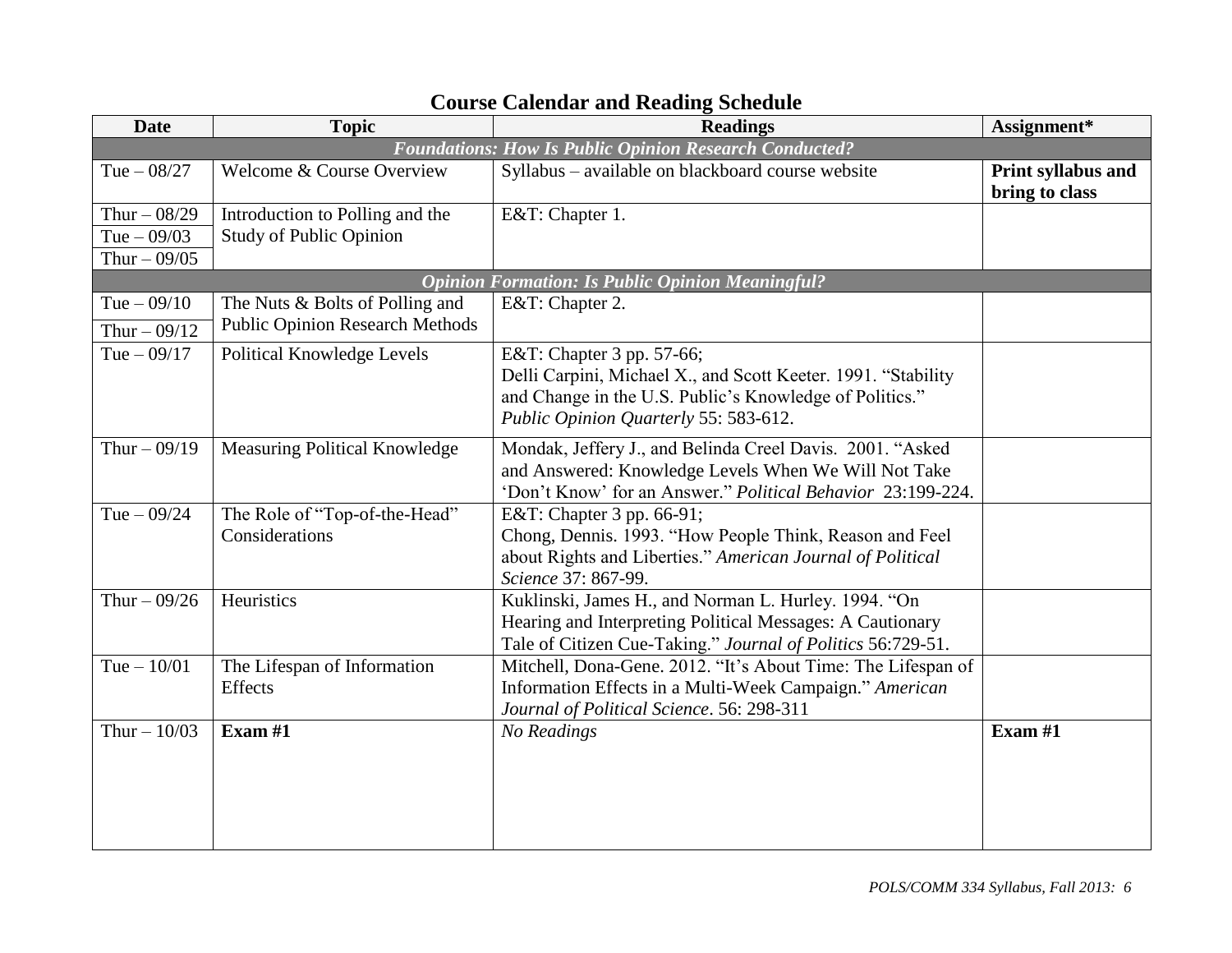| <b>Influences: What Shapes Public Opinion?</b> |                                 |                                                               |           |
|------------------------------------------------|---------------------------------|---------------------------------------------------------------|-----------|
| Tue $-10/08$                                   | <b>Political Socialization</b>  | E&T: Chapter 5.                                               |           |
| Thur $-10/10$                                  | Media Effects: Framing, Priming | E&T: Chapter 8, 241-246;                                      |           |
|                                                | and Agenda Setting              | Nelson, Thomas E., Clawson, Rosalee A., and Oxley, Zoe.       |           |
|                                                |                                 | 1997. "Media Framing of a Civil Liberties Controversy and its |           |
|                                                |                                 | Effect on Tolerance." American Political Science Review 91:   |           |
|                                                |                                 | 567-84;                                                       |           |
| Tue $-10/15$                                   | Media Bias and the Role of the  | E&T: Chapter 8, 232-241, 251-258;                             |           |
|                                                | Media in U.S. Elections         | James Gimpel, Karen Kaufmann, and Shanna Pearson-             |           |
|                                                |                                 | Merkowitx. 2007. "Battleground States versus Blackout States: |           |
|                                                |                                 | The Behavioral Implications of Modern Presidential            |           |
|                                                |                                 | Campaigns." Journal of Politics. 69(3): 786-797.              |           |
| Thur $-10/17$                                  | New Media Strategies            | Baum, Matthew A. 2002. "Sex, Lies and War: How Soft News      |           |
|                                                |                                 | Brings Foreign Policy to the Inattentive Public." American    |           |
|                                                |                                 | Political Science Review 96:91-109.                           |           |
| Tue $-10/22$                                   | No Class - Fall Break!          | <b>No Readings</b>                                            |           |
| Thur $-10/24$                                  | <b>Affect and Emotion</b>       | Marcus, George E. and Michael MacKuen. 1993. "Anxiety,        |           |
|                                                |                                 | Enthusiasm and the Vote: The Emotional Underpinnings of       |           |
|                                                |                                 | Learning and Involvement During Presidential Campaigns."      |           |
|                                                |                                 | American Political Science Review 87: 688-701.                |           |
| Tue $-10/29$                                   | Genetics                        | Alford, John R., Carolyn L. Funk, John R. Hibbing. 2005.      |           |
|                                                |                                 | "Are Political Orientations Genetically Transmitted?"         |           |
|                                                |                                 | American Political Science Review 99: 153-167.                |           |
| Thur $-10/31$                                  | Exam $#2$                       | No Readings                                                   | Exam $#2$ |
|                                                |                                 | <b>Consequences: Does Public Opinion Impact Policy?</b>       |           |
| Tue $-11/05$                                   | Political Participation and     | E&T Chapter 9.                                                |           |
| Thur $-11/07$                                  | Elections                       |                                                               |           |
| Tue $-11/12$                                   | Voting                          | Lau, Richard R., and David P. Redlawsk. 1997. "Voting         |           |
|                                                |                                 | Correctly." American Political Science Review 91:585-98.      |           |
| Thur $-11/14$                                  | Representation                  | E&T Chapter 10 & 11.                                          |           |
|                                                |                                 |                                                               |           |
|                                                |                                 |                                                               |           |
|                                                |                                 |                                                               |           |
|                                                |                                 |                                                               |           |
|                                                |                                 |                                                               |           |